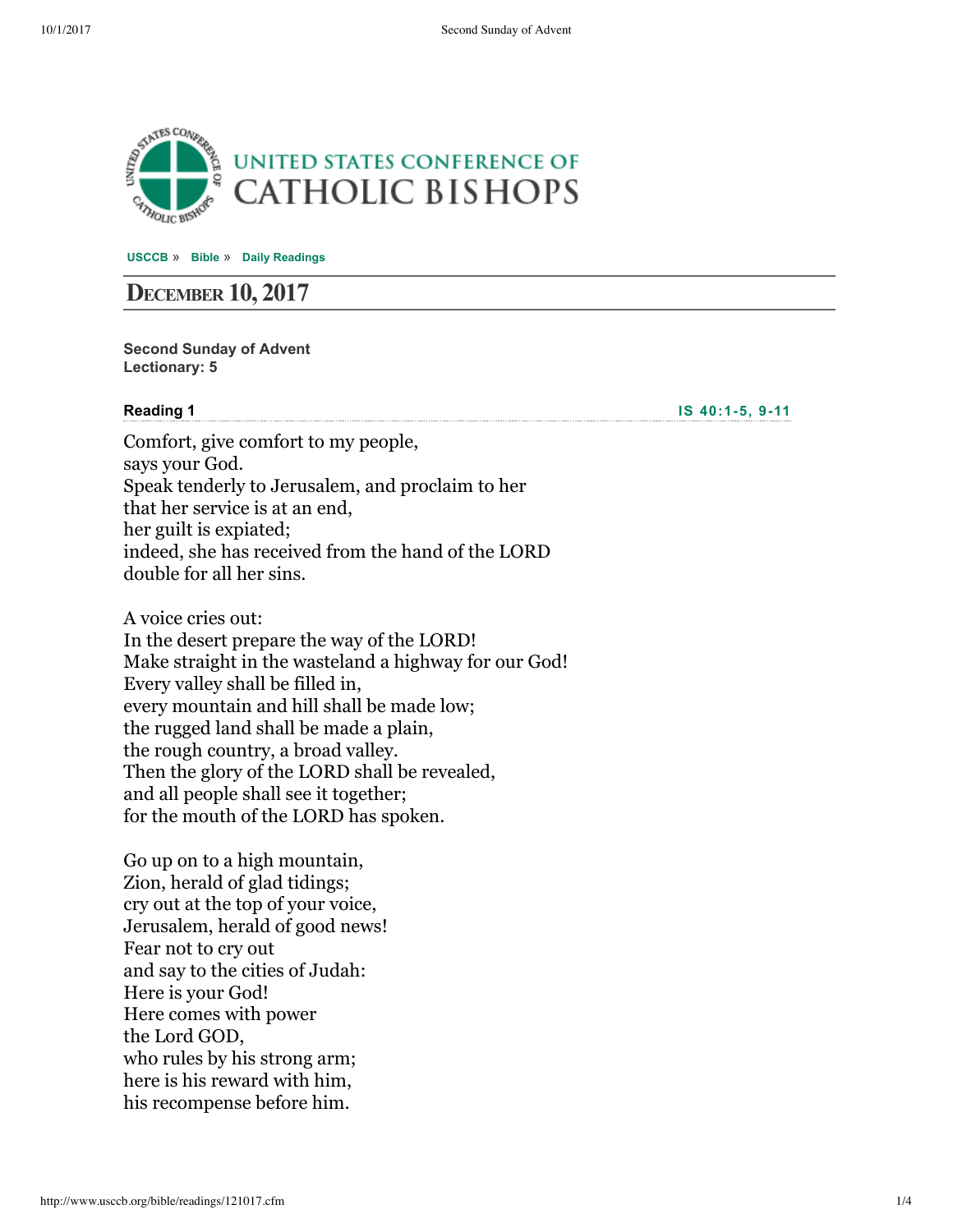Like a shepherd he feeds his flock; in his arms he gathers the lambs, carrying them in his bosom, and leading the ewes with care.

#### **Responsorial Psalm**

**PS [85:9101112,](http://www.usccb.org/bible/psalms/85:9) 1314**

R. (8) **Lord, let us see your kindness, and grant us your salvation.** I will hear what God proclaims; the LORD—for he proclaims peace to his people. Near indeed is his salvation to those who fear him, glory dwelling in our land. R. **Lord, let us see your kindness, and grant us your salvation.** Kindness and truth shall meet; justice and peace shall kiss. Truth shall spring out of the earth, and justice shall look down from heaven. R. **Lord, let us see your kindness, and grant us your salvation.** The LORD himself will give his benefits; our land shall yield its increase. Justice shall walk before him, and prepare the way of his steps. R. **Lord, let us see your kindness, and grant us your salvation.**

#### **Reading 2**

**2 PT [3:814](http://www.usccb.org/bible/2peter/3:8)**

Do not ignore this one fact, beloved, that with the Lord one day is like a thousand years and a thousand years like one day. The Lord does not delay his promise, as some regard "delay," but he is patient with you, not wishing that any should perish but that all should come to repentance. But the day of the Lord will come like a thief, and then the heavens will pass away with a mighty roar and the elements will be dissolved by fire, and the earth and everything done on it will be found out.

Since everything is to be dissolved in this way, what sort of persons ought you to be, conducting yourselves in holiness and devotion, waiting for and hastening the coming of the day of God, because of which the heavens will be dissolved in flames and the elements melted by fire. But according to his promise we await new heavens and a new earth in which righteousness dwells.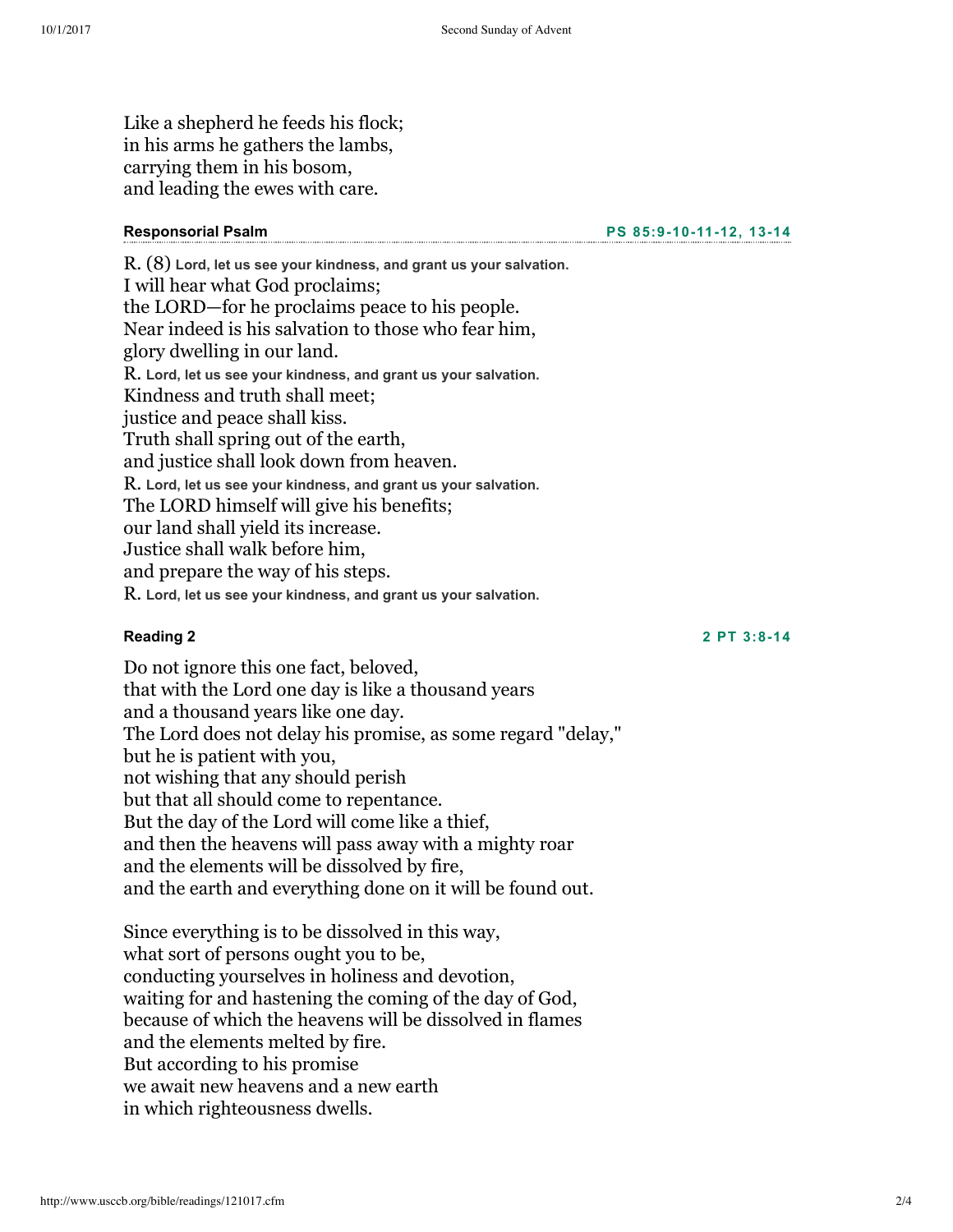**MK [1:18](http://www.usccb.org/bible/mark/1:1)**

Therefore, beloved, since you await these things, be eager to be found without spot or blemish before him, at peace.

| Alleluia                                              | $LK$ 3:4, 6 |
|-------------------------------------------------------|-------------|
| R. Alleluia, alleluia.                                |             |
| Prepare the way of the Lord, make straight his paths: |             |
| All flesh shall see the salvation of God.             |             |
| R. Alleluia, alleluia.                                |             |
|                                                       |             |

#### **Gospel**

The beginning of the gospel of Jesus Christ the Son of God.

As it is written in Isaiah the prophet: *Behold, I am sending my messenger ahead of you; he will prepare your way. A voice of one crying out in the desert: "Prepare the way of the Lord, make straight his paths."* John the Baptist appeared in the desert proclaiming a baptism of repentance for the forgiveness of sins. People of the whole Judean countryside and all the inhabitants of Jerusalem were going out to him and were being baptized by him in the Jordan River as they acknowledged their sins. John was clothed in camel's hair, with a leather belt around his waist. He fed on locusts and wild honey. And this is what he proclaimed: "One mightier than I is coming after me. I am not worthy to stoop and loosen the thongs of his sandals. I have baptized you with water; he will baptize you with the Holy Spirit."

| Get the daily readings sent to your email every morning                                               |                     |
|-------------------------------------------------------------------------------------------------------|---------------------|
| Email Address:*                                                                                       | *indicates required |
| About me                                                                                              |                     |
| <b>USCCB Resources</b><br>✔ Send me periodic updates on USCCB resources, news and events<br>Subscribe |                     |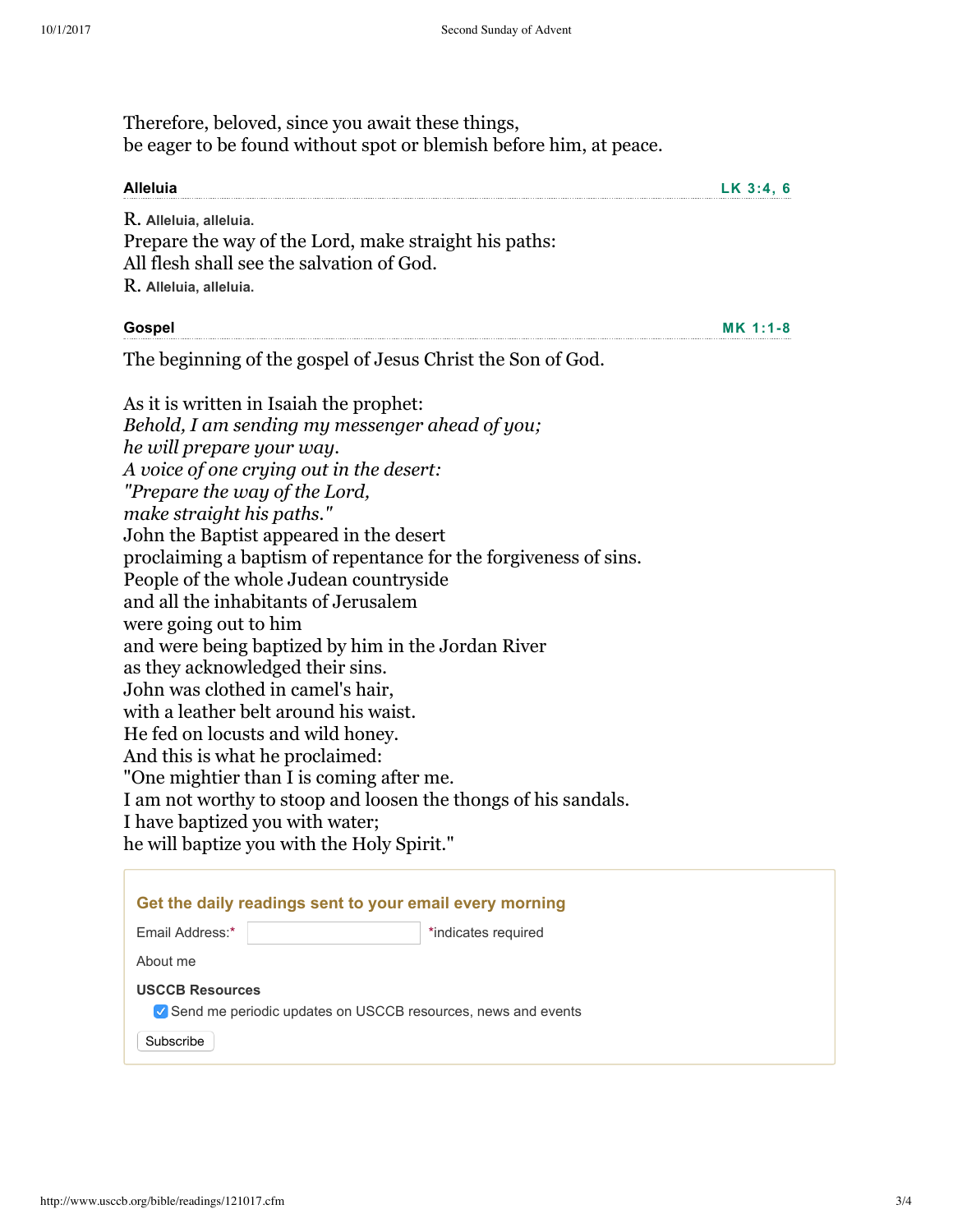Lectionary for Mass for Use in the Dioceses of the United States, second typical edition, Copyright © 2001, 1998, 1997, 1986, 1970 Confraternity of Christian Doctrine; Psalm refrain © 1968, 1981, 1997, International Committee on English in the Liturgy, Inc. All rights reserved. Neither this work nor any part of it may be reproduced, distributed, performed or displayed in any medium, including electronic or digital, without permission in writing from the copyright owner.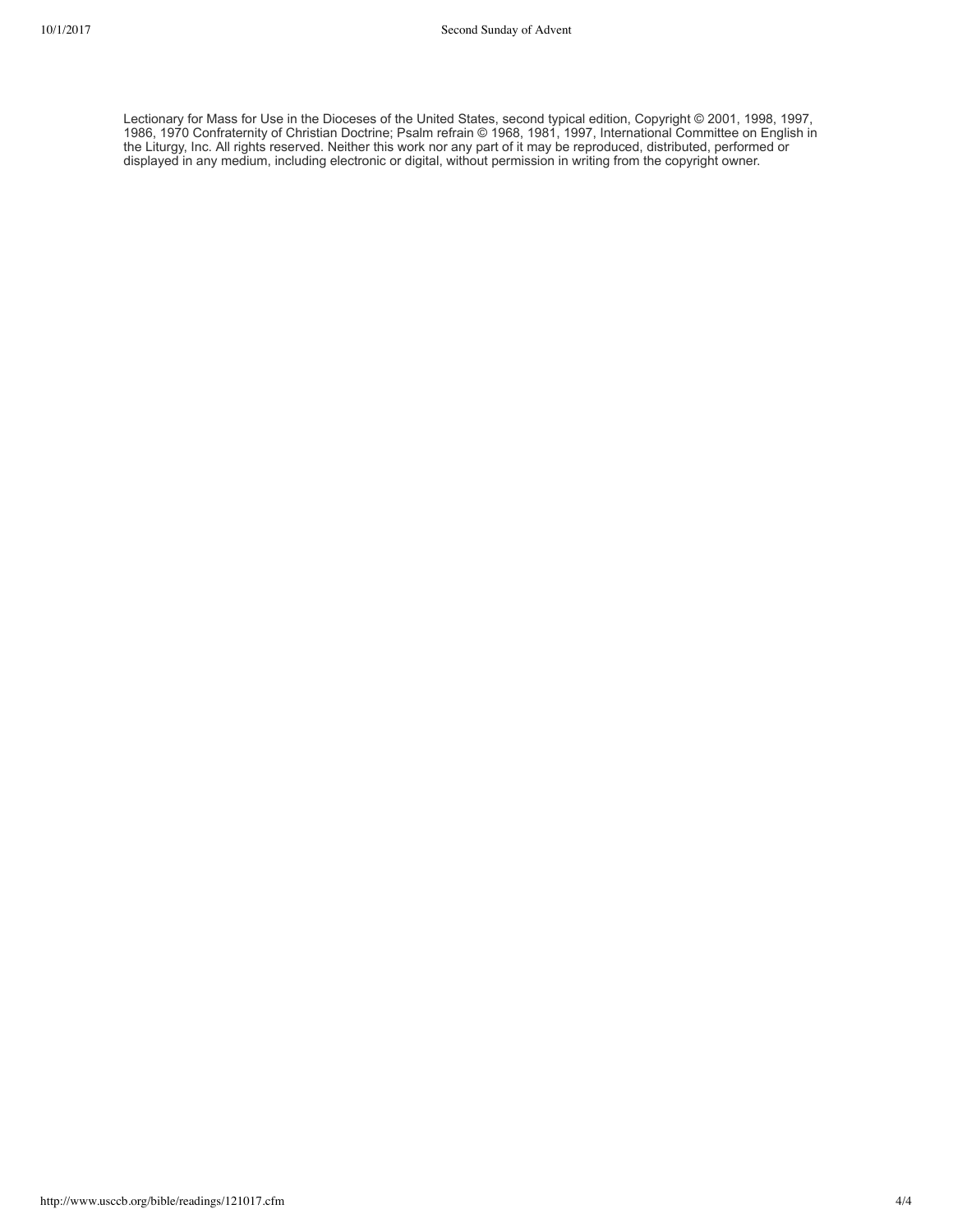# **SECOND SUNDAY OF ADVENT December 4, 2016 A**

*Opening prayer: Father in heaven, our hearts desire the warmth of your love and our minds are searching for the light of your Word. Increase our longing for Christ our Savior and give us the strength to grow in love, that the dawn of his coming may find us rejoicing in his presence and welcoming the light of his truth. This we ask through Christ our Lord. Amen.*

*Sharing life:* What are you most and least grateful for this week?

*Facilitator reads focus statement:* There is a shift in focus from the Second Coming of the Lord to his historical birth as the season unfolds. Today's first reading blends the two, but reflects a growing emphasis on the coming of the Messiah. Isaiah's disillusionment with the kings of his own time leads him to dream about an ideal king who will rule the people with the mind and heart of God. In the Gospel, John the Baptist is preparing the people for the coming of the ideal or messianic King. In the second reading, Paul tells his readers that Christ is the fulfillment of God's promise to the Israelites.

Read the assigned Scripture readings, pausing briefly after each one. Consider going over the commentary after each reading, if you have not done so prior to your meeting.

## **FIRST READING: Isaiah 11:1-10**

Disillusioned with King Ahaz, a contemporary of Isaiah, the prophet assures his people that God will raise up a faithful King who will rule his people with the mind and heart of God. This new King will come from the "stump of Jesse" (David's father). "Stump" implies that the house of Jesse and his descendants have been cut down and the monarchy has been defeated. But appearances are deceptive, for out of this seemingly defeated stump will sprout a shoot― a new plant upon which the spirit of the Lord will rest. Even though Isaiah most likely has in mind the yet-to-be born King Hezekiah who will reign close to his time, Christians see Christ as the ideal King spoken of by Isaiah.

There are several divine gifts that will be bestowed on the future King to enable him to rule in a way that is pleasing to God. (We learn about these "Isaian gifts" of the Spirit when preparing for the sacrament of Confirmation.)

Isaiah dreams or imagines a time when a wonderful peace will reign in the land of Israel. Enemies will live in harmony with each other. The King springing from the stump of Jesse will be so divinely inspired that even the Gentiles will seek him out.

## **RESPONSORIAL PSALM 72**

In this royal psalm, the psalmist asks God to bless the King, especially with justice, so that he in turn can bless his people and help them to experience justice and peace in their lives.

# **SECOND READING: Romans 15:4-9**

Paul is writing to a community comprising both Jewish and Gentile Christians, with very dedicated followers of Christ and some not so dedicated. Paul strongly exhorts all members of the Roman Christian community to be patient with each other and to live together in "perfect harmony," accepting each other as Christ accepts them. Their unity and mutual respect glorify God.

## **GOSPEL: Matthew 3:1-12**

Each year on the second Sunday of Advent, we meet John the Baptist out in the desert where he is preparing large crowds for the coming of Jesus. His message is a call to repentance. The "repentance" John calls for does not concern attention to the externals of one's religion, but rather a total change of mind and heart which would manifest itself in "good fruits" like prayerfulness and justice in one's relationships with others. Such a change of heart and behavior would prepare people to welcome the Messiah and his message.

John shows little patience for the insincere Pharisees who step forward for his baptism. In his eyes, they do not manifest the "true fruits of repentance." They are just going through the motions of conversion, perhaps to look good in the eyes of people who are so drawn to John's message.